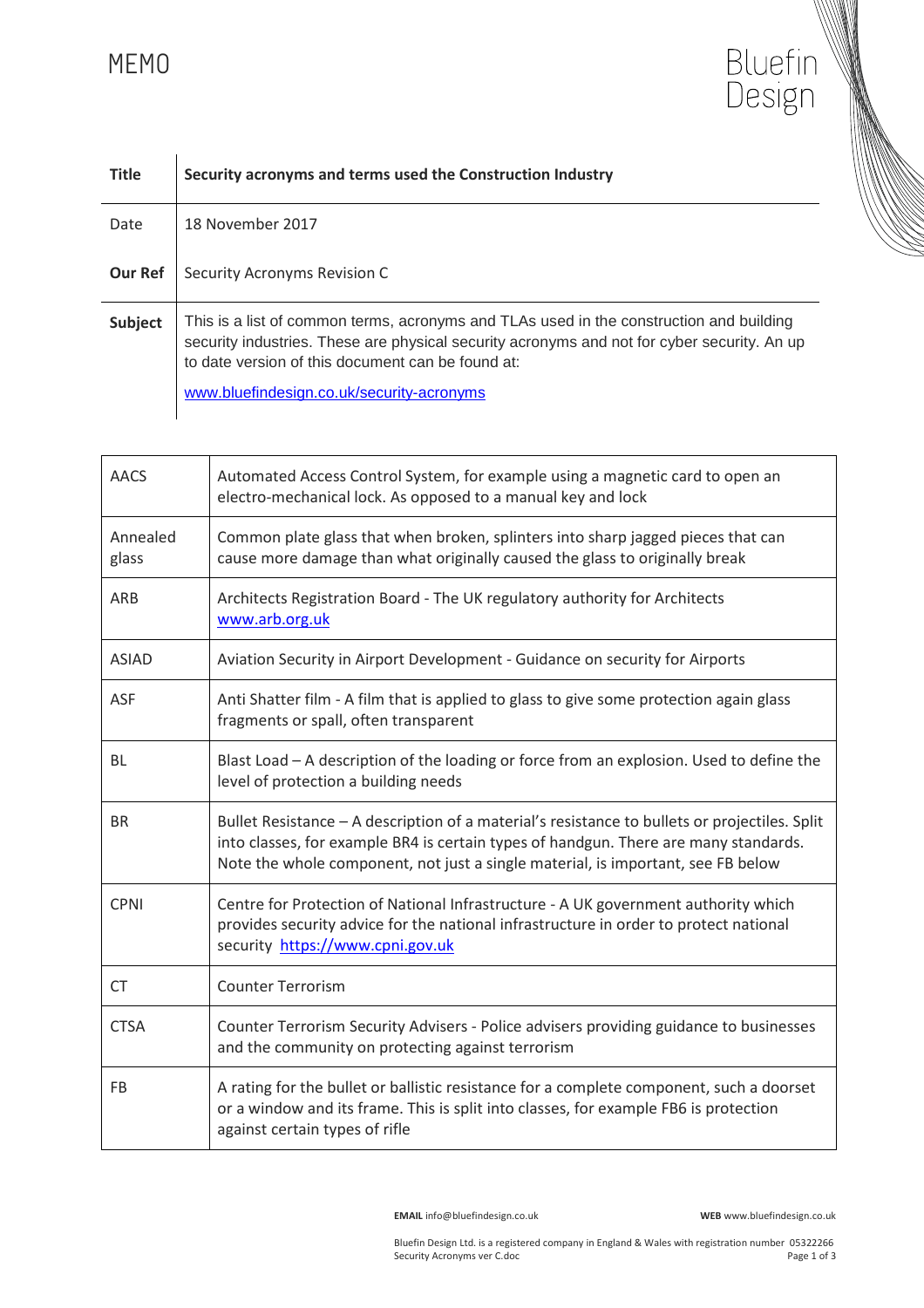MEMO

| Framed<br>Construction | A type of construction where a buildings weight is carried by a skeleton or framework.<br>This is an alternative to where a building is supported by loadbearing walls. Under<br>current UK laws, the removal of a single column does not result in a building collapsing                                               |
|------------------------|-------------------------------------------------------------------------------------------------------------------------------------------------------------------------------------------------------------------------------------------------------------------------------------------------------------------------|
| <b>IDS</b>             | Intruder Detector system, for example CCTV or sensors triggering alarms                                                                                                                                                                                                                                                 |
| <b>ISPS</b>            | International Ship and Port Facility Code - Regime for maritime security<br>http://www.imo.org/en/OurWork/Security/Guide to Maritime Security/Pages/SOLAS-<br>XI-2%20ISPS%20Code.aspx                                                                                                                                   |
| Laminated<br>glass     | Layers of glass of various thickness bonded together with interlayers such as<br>transparent plastics - a glass sandwich                                                                                                                                                                                                |
| <b>HVM</b>             | Hostile Vehicle Mitigation - Protective measure against vehicle borne threats                                                                                                                                                                                                                                           |
| ICE                    | Institute of Civil Engineers https://www.ice.org.uk/                                                                                                                                                                                                                                                                    |
| Loadbearing<br>masonry | Traditional brick (or block work) construction where each brick rests on the brick below.<br>That is, each brick transfers the load and carries part of the whole structure above it.<br>Generally only used now in small low buildings. Not good in an explosion or<br>earthquake. See also Framed construction above. |
| <b>NaCTSO</b>          | National Counter Terrorism Security Office - The police unit advising on the protection<br>against terrorism, working with CPNI. Responsible for the CTSA police advisers.<br>https://www.gov.uk/government/organisations/national-counter-terrorism-security-<br>office                                                |
| <b>OR</b>              | Operational Requirements - A statement of the security requirements for a building<br>based on a systematic assessment using CPNI guidelines. Usually split into a general<br>Level 1, followed by specific Level 2's                                                                                                   |
| PAS                    | Publically Available Specification - A British document that is similar to a standard<br>formal standard, but can be produced more quickly for reasons such as it does not<br>always have full consensus from all technical stakeholders.                                                                               |
| PBIED                  | Person Borne Improvised Explosive Device                                                                                                                                                                                                                                                                                |
| <b>PIDS</b>            | Perimeter Intruder Detector system, for example CCTV or sensors triggering alarms                                                                                                                                                                                                                                       |
| <b>RIBA</b>            | Royal Institute of British Architects. The main professional body for Architects. Architect<br>members are allowed to call themselves Chartered Architect<br>https://www.architecture.com                                                                                                                               |
| Risk                   | Threat and Vulnerability                                                                                                                                                                                                                                                                                                |

 **EMAIL** info@bluefindesign.co.uk **WEB** www.bluefindesign.co.uk

Bluefin<br>Design